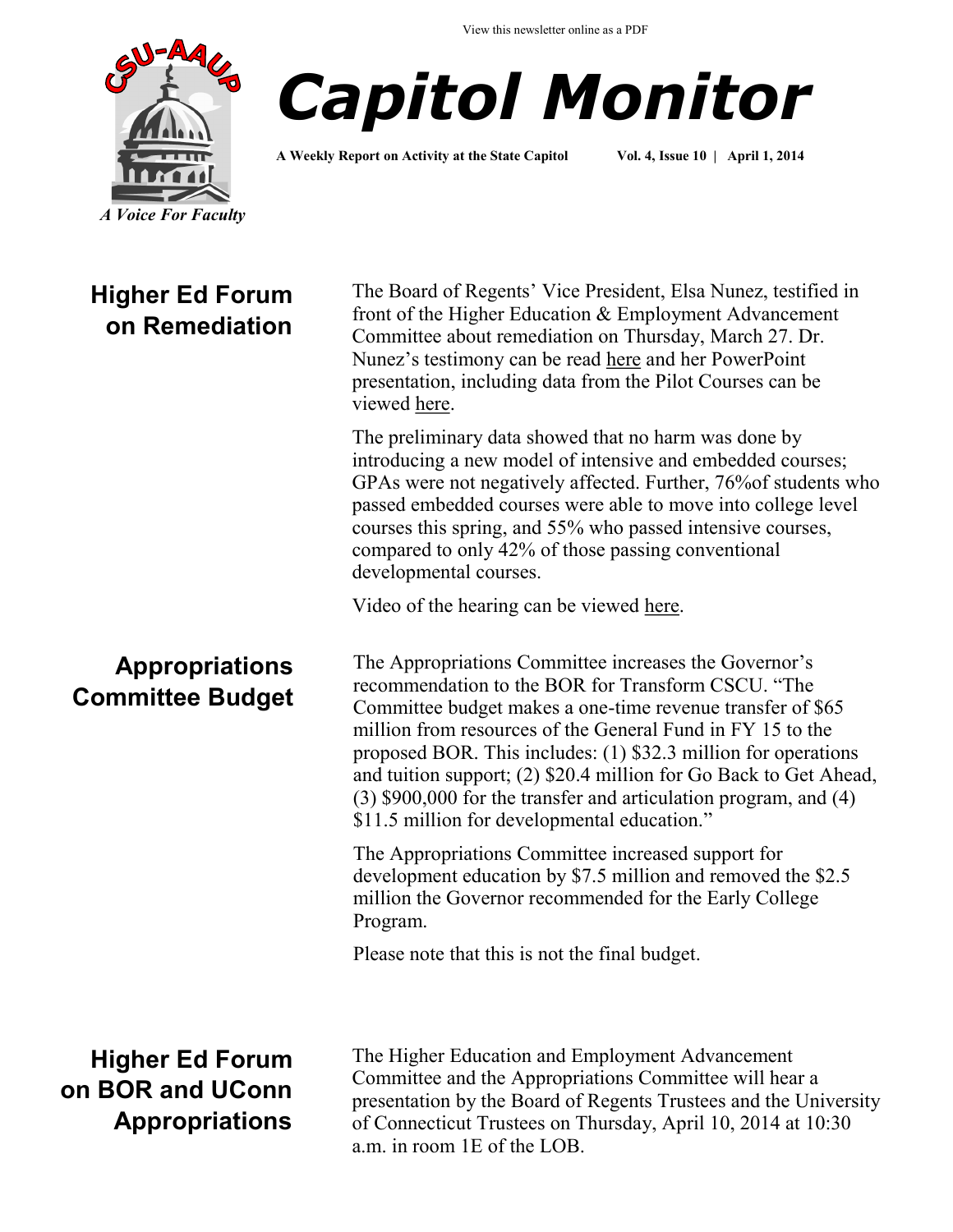# **BOR ConnSCU Legislative Reception**

The BOR hosted a legislative reception on March 26, which was well attended as both the House and Senate were in session. Photos are credited to the @ConnSCU Twitter account.



#### **Files: Week of 3/24**

*"I support or oppose one of these bills; what should I do?"*

- 1. Write to your legislators! Find them [here.](http://www.cga.ct.gov/asp/menu/CGAFindLeg.asp)
- 2. [Track](http://www.cga.ct.gov/aspx/CGAPublicBillTrack/Register.aspx) the bill so you know when public hearings are scheduled.

Please note that once a bill becomes a file it possibly could go to the House or Senate floor within two days to be voted on.

#### **EDUCATION & HIGHER EDUCATION**

File 87: *[AN ACT CONCERNING THE LEARN HERE, LIVE](http://www.cga.ct.gov/asp/cgabillstatus/cgabillstatus.asp?selBillType=File+Copy&bill_num=87&which_year=2014&SUBMIT1.x=0&SUBMIT1.y=0&SUBMIT1=Normal)  [HERE PROGRAM AND BUSINESS CREATION](http://www.cga.ct.gov/asp/cgabillstatus/cgabillstatus.asp?selBillType=File+Copy&bill_num=87&which_year=2014&SUBMIT1.x=0&SUBMIT1.y=0&SUBMIT1=Normal)*.

File 94: *[AN ACT ALLOWING CERTAIN MUNICIPALITIES](http://www.cga.ct.gov/asp/cgabillstatus/cgabillstatus.asp?selBillType=File+Copy&bill_num=94&which_year=2014&SUBMIT1.x=0&SUBMIT1.y=0&SUBMIT1=Normal)  [TO CREATE SCHOLARSHIP FUNDS THROUGH MUNICIPAL](http://www.cga.ct.gov/asp/cgabillstatus/cgabillstatus.asp?selBillType=File+Copy&bill_num=94&which_year=2014&SUBMIT1.x=0&SUBMIT1.y=0&SUBMIT1=Normal)  [BONDING.](http://www.cga.ct.gov/asp/cgabillstatus/cgabillstatus.asp?selBillType=File+Copy&bill_num=94&which_year=2014&SUBMIT1.x=0&SUBMIT1.y=0&SUBMIT1=Normal)*

**File 159:** *[AN ACT IMPLEMENTING THE](http://www.cga.ct.gov/asp/cgabillstatus/cgabillstatus.asp?selBillType=File+Copy&bill_num=159&which_year=2014&SUBMIT1.x=0&SUBMIT1.y=0&SUBMIT1=Normal)  [RECOMMENDATIONS OF THE LEGISLATIVE PROGRAM](http://www.cga.ct.gov/asp/cgabillstatus/cgabillstatus.asp?selBillType=File+Copy&bill_num=159&which_year=2014&SUBMIT1.x=0&SUBMIT1.y=0&SUBMIT1=Normal)  [REVIEW AND INVESTIGATIONS COMMITTEE ON THE](http://www.cga.ct.gov/asp/cgabillstatus/cgabillstatus.asp?selBillType=File+Copy&bill_num=159&which_year=2014&SUBMIT1.x=0&SUBMIT1.y=0&SUBMIT1=Normal)  [REEMPLOYMENT OF OLDER WORKERS AS THEY RELATE](http://www.cga.ct.gov/asp/cgabillstatus/cgabillstatus.asp?selBillType=File+Copy&bill_num=159&which_year=2014&SUBMIT1.x=0&SUBMIT1.y=0&SUBMIT1=Normal)  [TO THE BOARD OF REGENTS FOR HIGHER EDUCATION.](http://www.cga.ct.gov/asp/cgabillstatus/cgabillstatus.asp?selBillType=File+Copy&bill_num=159&which_year=2014&SUBMIT1.x=0&SUBMIT1.y=0&SUBMIT1=Normal)*

**File 160:** *[AN ACT IMPLEMENTING THE](http://www.cga.ct.gov/asp/cgabillstatus/cgabillstatus.asp?selBillType=File+Copy&bill_num=160&which_year=2014&SUBMIT1.x=15&SUBMIT1.y=11&SUBMIT1=Normal)  [RECOMMENDATIONS OF THE LEGISLATIVE PROGRAM](http://www.cga.ct.gov/asp/cgabillstatus/cgabillstatus.asp?selBillType=File+Copy&bill_num=160&which_year=2014&SUBMIT1.x=15&SUBMIT1.y=11&SUBMIT1=Normal)  [REVIEW AND INVESTIGATIONS COMMITTEE](http://www.cga.ct.gov/asp/cgabillstatus/cgabillstatus.asp?selBillType=File+Copy&bill_num=160&which_year=2014&SUBMIT1.x=15&SUBMIT1.y=11&SUBMIT1=Normal)  [CONCERNING THE PUBLICATION OF TUITION AND FEE](http://www.cga.ct.gov/asp/cgabillstatus/cgabillstatus.asp?selBillType=File+Copy&bill_num=160&which_year=2014&SUBMIT1.x=15&SUBMIT1.y=11&SUBMIT1=Normal)  [SCHEDULE INCREASES AND THE DEVELOPMENT OF A](http://www.cga.ct.gov/asp/cgabillstatus/cgabillstatus.asp?selBillType=File+Copy&bill_num=160&which_year=2014&SUBMIT1.x=15&SUBMIT1.y=11&SUBMIT1=Normal)  [SYSTEM TO TRACK GRADUATES' SUCCESS BY THE](http://www.cga.ct.gov/asp/cgabillstatus/cgabillstatus.asp?selBillType=File+Copy&bill_num=160&which_year=2014&SUBMIT1.x=15&SUBMIT1.y=11&SUBMIT1=Normal)  [UNIVERSITY OF CONNECTICUT.](http://www.cga.ct.gov/asp/cgabillstatus/cgabillstatus.asp?selBillType=File+Copy&bill_num=160&which_year=2014&SUBMIT1.x=15&SUBMIT1.y=11&SUBMIT1=Normal)*